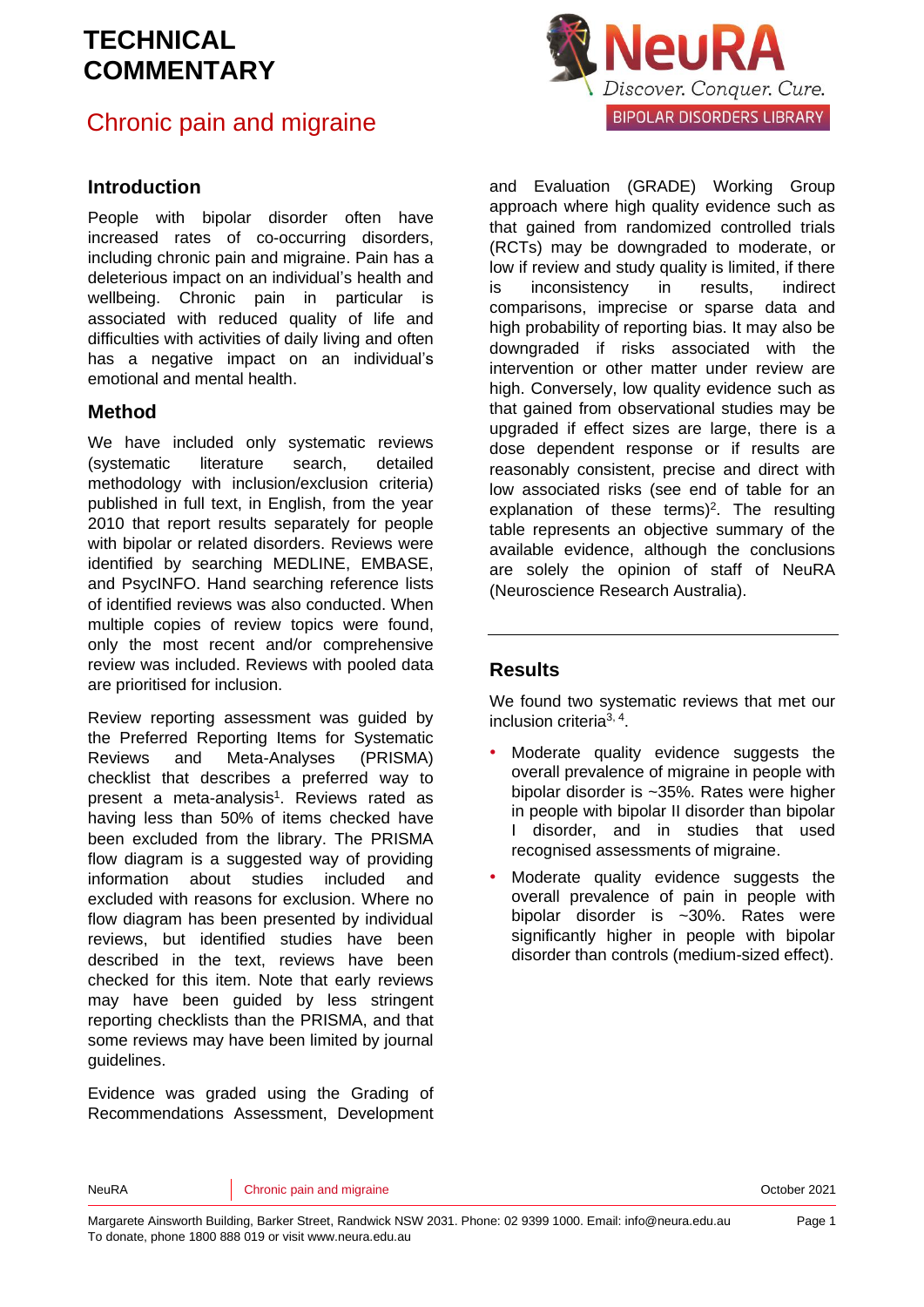## Chronic pain and migraine



#### *Fornaro M, Stubbs B*

#### **A meta-analysis investigating the prevalence and moderators of migraines among people with bipolar disorder**

**Journal of Affective Disorders 2015; 178: 88-97**

[View review abstract online](https://www.ncbi.nlm.nih.gov/pubmed/25801521)

| Comparison                                                                                                                                                                                                                                                                                                                      | Prevalence of migraine in people with bipolar disorder.                                                                                                                                                                                                                                                               |  |
|---------------------------------------------------------------------------------------------------------------------------------------------------------------------------------------------------------------------------------------------------------------------------------------------------------------------------------|-----------------------------------------------------------------------------------------------------------------------------------------------------------------------------------------------------------------------------------------------------------------------------------------------------------------------|--|
| <b>Summary of evidence</b>                                                                                                                                                                                                                                                                                                      | Moderate quality evidence (large sample, inconsistent,<br>imprecise, direct) suggests the overall prevalence of migraine in<br>people with bipolar disorder is ~35%. Rates were higher in<br>people with bipolar II disorder than bipolar I disorder, and in<br>studies that used recognised assessments of migraine. |  |
| <b>Migraine</b>                                                                                                                                                                                                                                                                                                                 |                                                                                                                                                                                                                                                                                                                       |  |
| 14 studies, N = 3,976, overall prevalence = 34.8%, 95%Cl 25.54 to 44.69, Qp < 0.0001                                                                                                                                                                                                                                            |                                                                                                                                                                                                                                                                                                                       |  |
| The prevalence of migraine was significantly higher in people with bipolar II disorder (54.7%) than in<br>people with bipolar I disorder (54.7% vs. 32.7%, $p < 0.0001$ ), and in studies that used recognised<br>criteria to assess migraine than those that used non-recognised criteria (47.9% vs. 20%, $p <$<br>$0.0001$ ). |                                                                                                                                                                                                                                                                                                                       |  |
| Consistency in results <sup>‡</sup>                                                                                                                                                                                                                                                                                             | Inconsistent                                                                                                                                                                                                                                                                                                          |  |
| <b>Precision in results</b> <sup>§</sup>                                                                                                                                                                                                                                                                                        | Imprecise                                                                                                                                                                                                                                                                                                             |  |

| Directness of results | Direct |
|-----------------------|--------|
|                       |        |

*Stubbs B, Eggermont L, Mitchell AJ, De Hert M, Correll CU, Soundy A, Rosenbaum S, Vancampfort D*

**The prevalence of pain in bipolar disorder: a systematic review and largescale meta-analysis** 

#### **Acta Psychiatrica Scandinavica 2015; 131: 75-88**

[View review abstract online](https://www.ncbi.nlm.nih.gov/pubmed/25098864)

| Comparison                 | Prevalence of pain in people with bipolar disorder vs. controls                                                         |
|----------------------------|-------------------------------------------------------------------------------------------------------------------------|
| <b>Summary of evidence</b> | Moderate quality evidence (large sample, inconsistent,<br>imprecise, direct) suggests the overall prevalence of pain in |

NeuRA Chronic pain and migraine Chronic pain and migraine Chronic Australian Chronic Australian Chronic Australian Chronic Australian Chronic Australian Chronic Australian Chronic Australian Chronic Australian Chronic Aust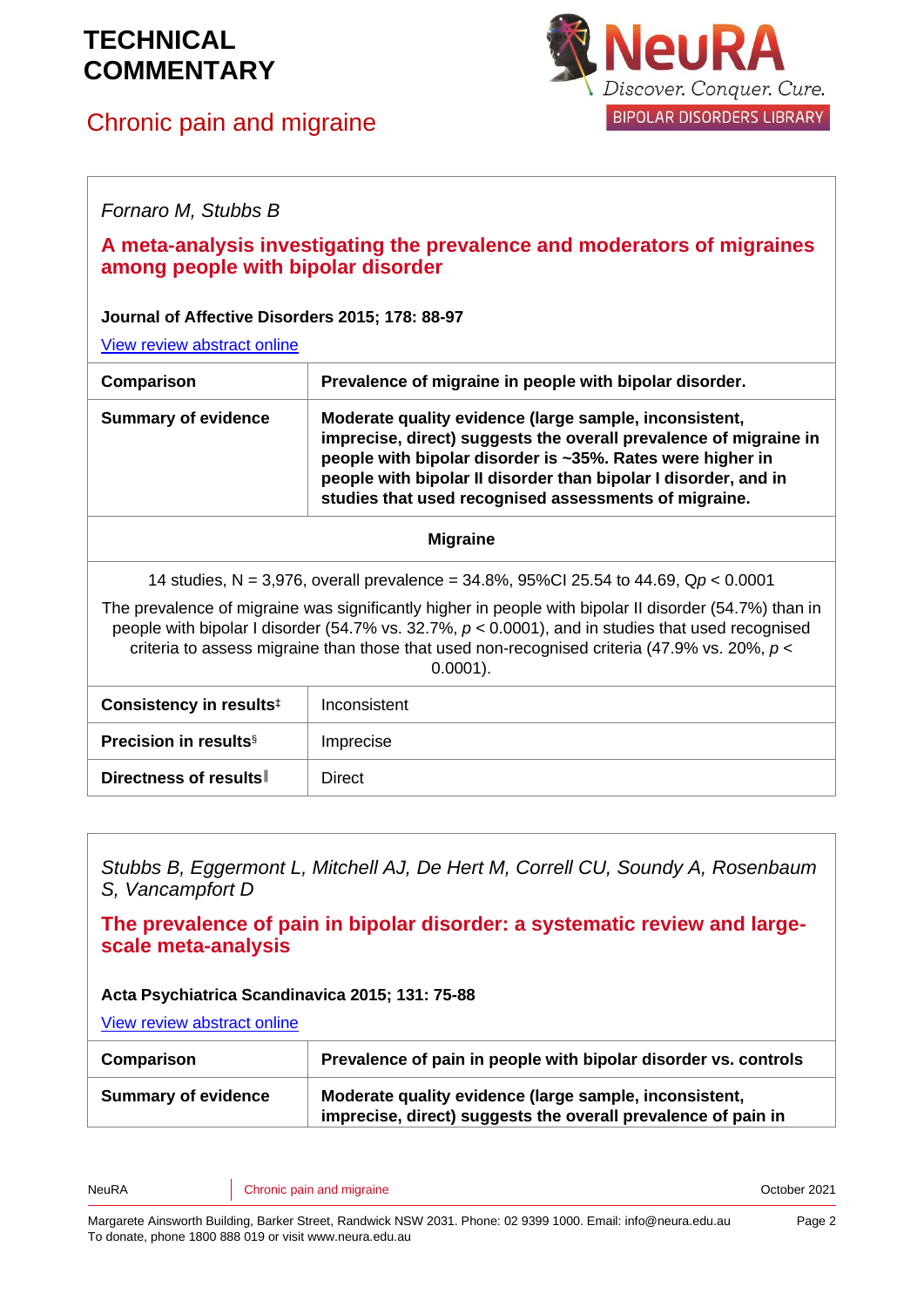# Chronic pain and migraine



|                                                                                              | people with bipolar disorder is ~30%. Rates were significantly<br>higher in people with bipolar disorder than controls (medium-<br>sized effect). |  |
|----------------------------------------------------------------------------------------------|---------------------------------------------------------------------------------------------------------------------------------------------------|--|
| Pain                                                                                         |                                                                                                                                                   |  |
| Overall pain: 22 studies, N = 171,352, prevalence = 28.9%, 95%CI 16.4% to 43.4%, Qp < 0.0001 |                                                                                                                                                   |  |
| Overall chronic pain: prevalence = $23.7\%$ , 95%Cl 13.1% to 36.3%, Qp < 0.0001              |                                                                                                                                                   |  |
| A medium-sized, increased rates of pain in people with bipolar disorder;                     |                                                                                                                                                   |  |
| 7 studies, N = 12,342,577, RR = 2.14, 95%Cl 1.67 to 2.75, $p < 0.05$ , Qp < 0.0001           |                                                                                                                                                   |  |
| A medium-sized, increased rates of migraine in people with bipolar disorder;                 |                                                                                                                                                   |  |
| N = 6,732,220, RR = 3.30, 95%Cl 2.27 to 4.80, $p < 0.05$ , Qp < 0.0001                       |                                                                                                                                                   |  |
| <b>Consistency in results</b>                                                                | Inconsistent                                                                                                                                      |  |
| <b>Precision in results</b>                                                                  | Imprecise                                                                                                                                         |  |
| Directness of results                                                                        | <b>Direct</b>                                                                                                                                     |  |

### Explanation of acronyms

 $CI =$  confidence interval,  $N =$  number of participants,  $p =$  statistical probability for a given statistical model,  $Q =$  statistical measure of heterogeneity,  $RR =$  risk ratio,  $vs. =$  versus

NeuRA Chronic pain and migraine Chronic pain and migraine Chronic Australian Chronic Australian Chronic Australian Chronic Australian Chronic Australian Chronic Australian Chronic Australian Chronic Australian Chronic Aust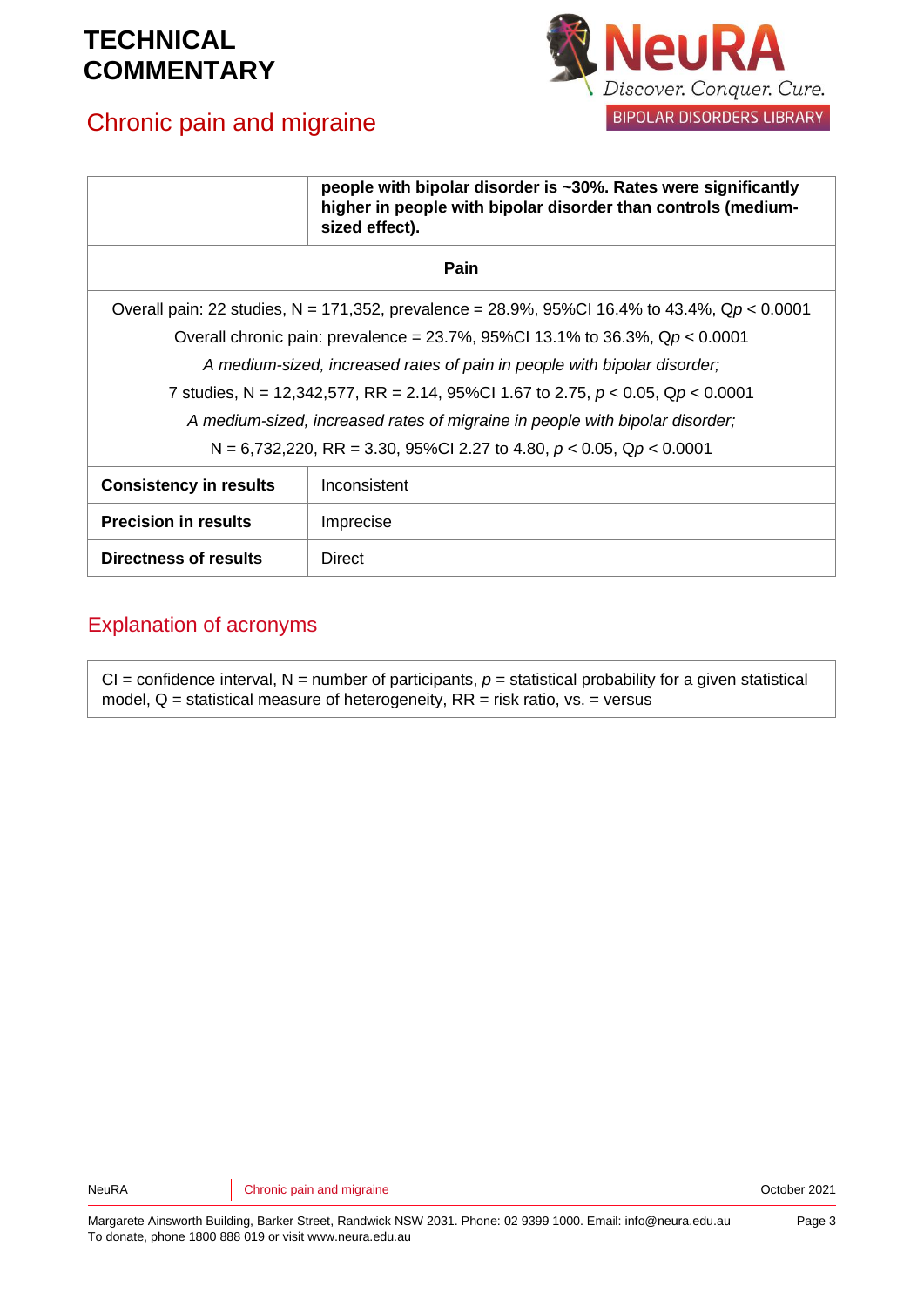## Chronic pain and migraine



### Explanation of technical terms

Bias has the potential to affect reviews of both RCT and observational studies. Forms of bias include; reporting bias – selective reporting of results; publication bias - trials that are not formally published tend to show less effect than published trials, further if there are statistically significant differences between groups in a trial, these trial results tend to get published before those of trials without significant differences: language bias – only including English language reports; funding bias - source of funding for the primary research with selective reporting of results within primary studies; outcome variable selection bias; database bias including reports from some databases and not others; citation bias - preferential citation of authors. Trials can also be subject to bias when evaluators are not blind to treatment condition and selection bias of participants if trial samples are sma[ll](#page-5-4)<sup>5</sup>.

† Different effect measures are reported by different reviews.

Odds ratio (OR) or relative risk (RR) refers to the probability of a reduction  $( $1$ )$  or an increase  $(> 1)$  in a particular outcome in a treatment group, or a group exposed to a risk factor, relative to the comparison group. For example, a RR of 0.75 translates to a reduction in risk of an outcome of 25% relative to those not receiving the treatment or not exposed to the risk factor. Conversely, a RR of 1.25 translates to an increased risk of 25% relative to those not receiving treatment or not having been exposed to a risk factor. A RR or OR of 1.00 means there is no difference between groups. A medium effect is considered if  $RR > 2$  or  $< 0.5$  and a large effect if  $RR > 5$  or  $< 0.2<sup>6</sup>$  $< 0.2<sup>6</sup>$  $< 0.2<sup>6</sup>$ . InOR stands for logarithmic OR where a lnOR of 0 shows no difference between groups. Hazard ratios

measure the effect of an explanatory variable on the hazard or risk of an event.

Prevalence refers to how many existing cases there are at a particular point in time. Incidence refers to how many new cases there are per population in a specified time period. Incidence is usually reported as the number of new cases per 100,000 people per year. Alternatively some studies present the number of new cases that have accumulated over several years against a person-years denominator. This denominator is the sum of individual units of time that the persons in the population are at risk of becoming a case. It takes into account the size of the underlying population sample and its age structure over the duration of observation.

Reliability and validity refers to how accurate the instrument is. Sensitivity is the proportion of actual positives that are correctly identified  $(100\%$  sensitivity = correct identification of all actual positives) and specificity is the proportion of negatives that are correctly identified (100% specificity = not identifying anyone as positive if they are truly not).

Weighted mean difference scores refer to mean differences between treatment and comparison groups after treatment (or occasionally pre to post treatment) and in a randomized trial there is an assumption that both groups are comparable on this measure prior to treatment. Standardized mean differences are divided by the pooled standard deviation (or the standard deviation of one group when groups are homogenous) that allows results from different scales to be combined and compared. Each study's mean difference is then given a weighting depending on the size of the sample and the variability in the data. 0.2 represents a small effect, 0.5 a moderate effect, and 0.8 and over represen[t](#page-5-4)s a large effect<sup>5</sup>.

Correlation coefficients (eg, r) indicate the strength of association or relationship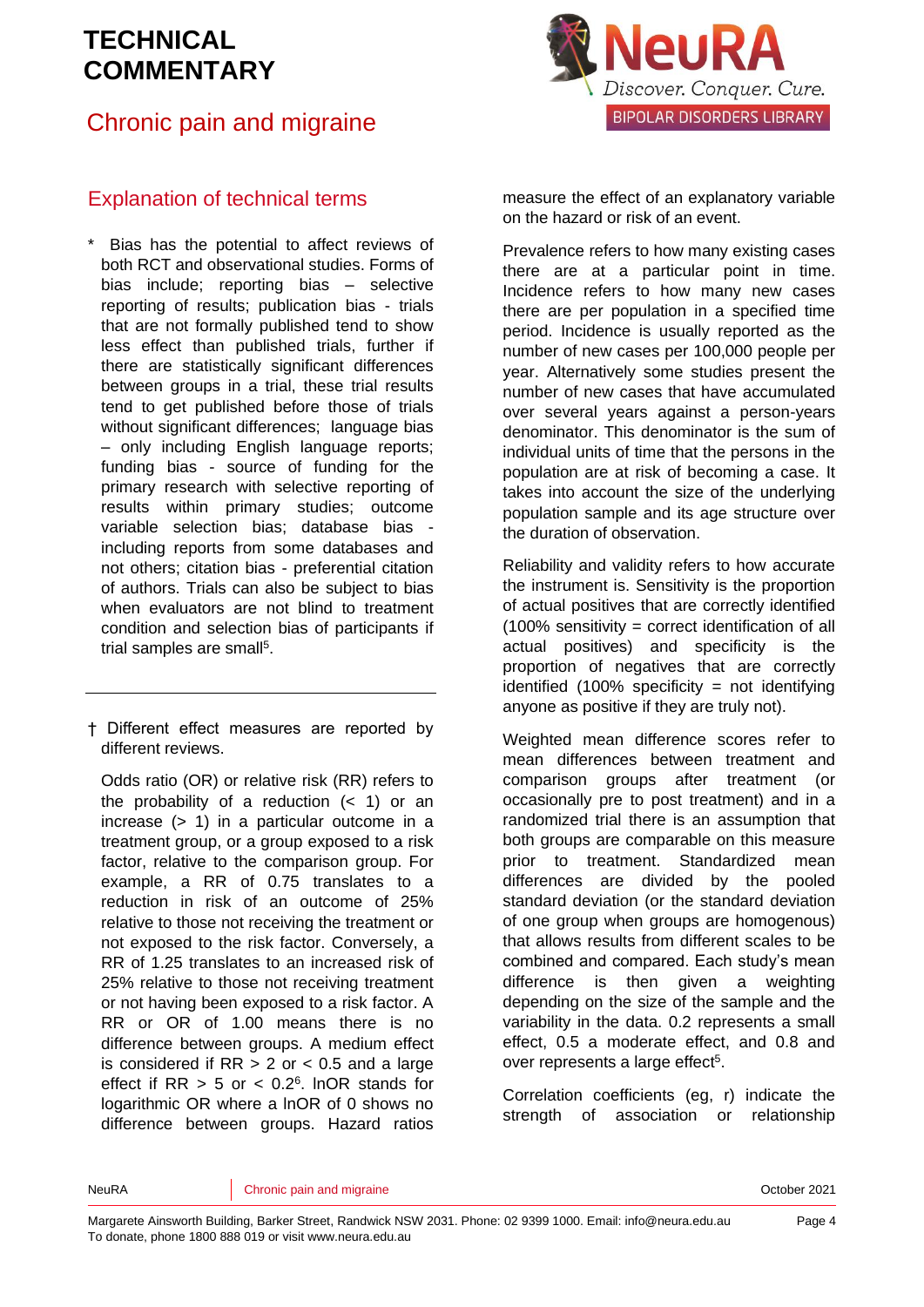### Chronic pain and migraine

**JeuRA** Discover. Conquer. Cure. BIPOLAR DISORDERS LIBRARY

between variables. They can provide an indirect indication of prediction, but do not confirm causality due to possible and often unforseen confounding variables. An r of 0.10 represents a weak association, 0.25 a medium association and 0.40 and over represents a strong association. Unstandardized (*b*) regression coefficients indicate the average change in the dependent variable associated with a 1 unit change in the independent variable, statistically controlling for the other independent variables. Standardized regression coefficients represent the change being in units of standard deviations to allow comparison across different scales.

‡ Inconsistency refers to differing estimates of effect across studies (i.e. heterogeneity or variability in results) that is not explained by subgroup analyses and therefore reduces confidence in the effect estimate. I<sup>2</sup> is the percentage of the variability in effect estimates that is due to heterogeneity rather than sampling error (chance) - 0% to 40%: heterogeneity might not be important, 30% to 60%: may represent moderate heterogeneity, 50% to 90%: may represent considerable heterogeneity and over this is considerable heterogeneity. I² can be calculated from Q (chi-square) for the test of heterogeneity with the following formul[a](#page-5-4)<sup>5</sup>;

$$
I^2 = \left(\frac{Q - df}{Q}\right) \times 100\%
$$

§ Imprecision refers to wide confidence intervals indicating a lack of confidence in the effect estimate. Based on GRADE recommendations, a result for continuous data (standardised mean differences, not weighted mean differences) is considered imprecise if the upper or lower confidence

limit crosses an effect size of 0.5 in either direction, and for binary and correlation data, an effect size of 0.25. GRADE also recommends downgrading the evidence when sample size is smaller than 300 (for binary data) and 400 (for continuous data), although for some topics, these criteria should be relaxe[d](#page-5-6)<sup>7</sup> .

║ Indirectness of comparison occurs when a comparison of intervention A versus B is not available but A was compared with C and B was compared with C that allows indirect comparisons of the magnitude of effect of A versus B. Indirectness of population, comparator and/or outcome can also occur when the available evidence regarding a particular population, intervention, comparator, or outcome is not available and is therefore inferred from available evidence. These inferred treatment effect sizes are of lower quality than those gained from head-tohead comparisons of A and B.

NeuRA Chronic pain and migraine Chronic pain and migraine Chronic pain and migraine Chronic pain and migraine C